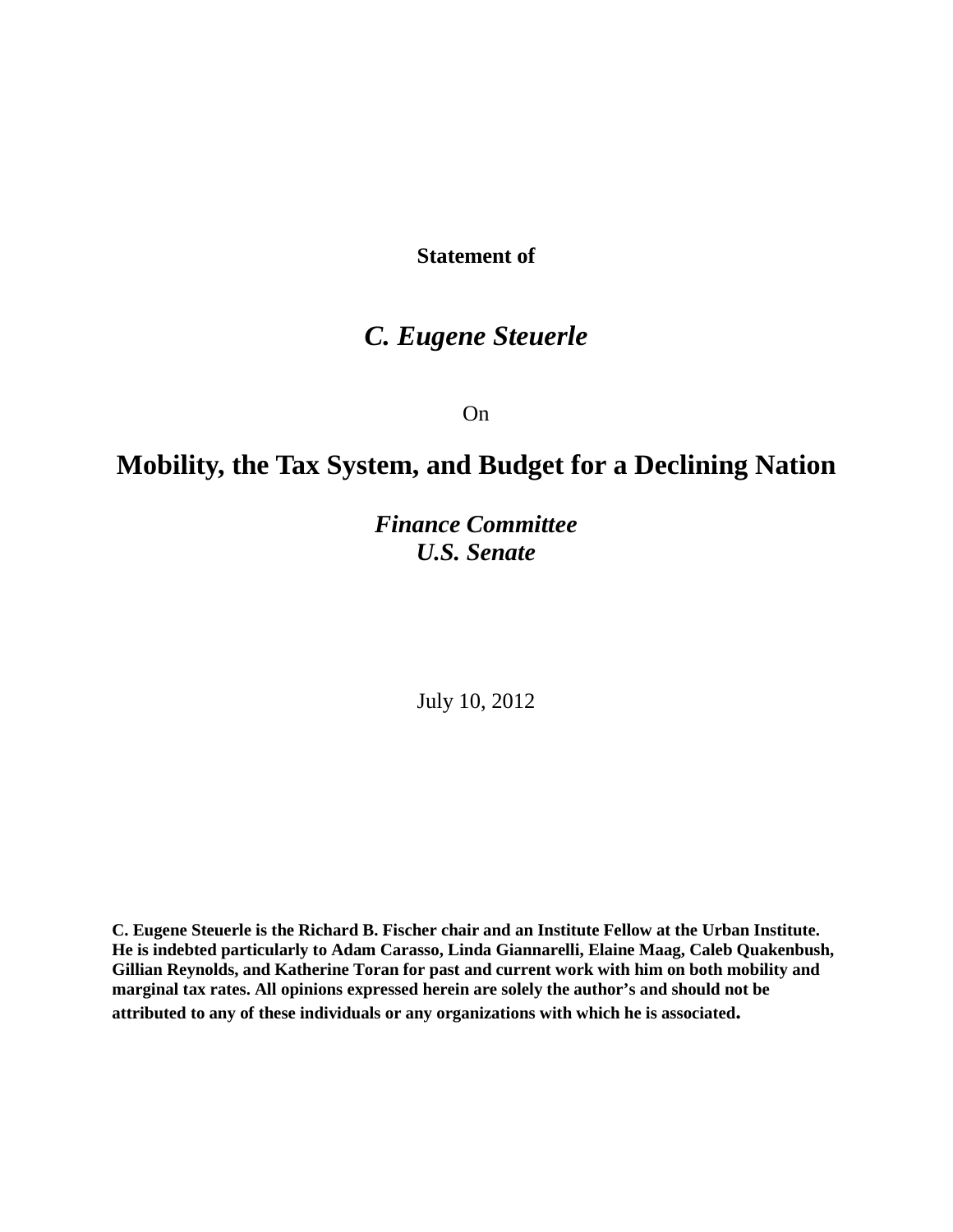#### **Mr. Chairman and Members of the Committee:**

It is a privilege to testify before you today on one of the most important issues facing the nation and with which this Committee grapples: mobility. Nothing so exemplifies the American Dream than the possibility for each family to get ahead and, through hard work and faithful service to its members and the nation, advance from generation to generation. Mobility across generations can be both absolute and relative. By standing on the shoulders of those who have gone before us, absolute mobility and growth in our economy should always be possible if we don't squander our inheritance. But if we believe in opportunity for all, then we also seek a society that provides substantial relative mobility for those who start with fewer-than-average advantages.

Let me spend one moment on an issue of definition. Almost all studies on mobility measure the extent to which individuals increase their command over private human, financial, and physical capital, which is then reflected in private income. By contrast, many other studies, such as those on distribution, often include command over public transfers and taxes. To give a simple comparison, a study might find that a generation had higher net (after-transfer, after-tax) income than the previous one, but if those gains were due only to an increase in welfare or Social Security benefits, the study would not conclude that any positive intergenerational mobility had occurred.

This becomes important when considering tax as well as spending policy. Programs to promote consumption may indeed create higher or more even consumption levels, but, if they discourage work and saving, they can reduce relative mobility within and across generations.

Both absolute and relative mobility across generations are threatened by our current economic posture. This threat derives from three forces.

- First, we have a budget for a declining nation. Independent of deficits or government size, our budget promotes consumption ever more and investment, particularly in the young, ever less.
- Second, once households reach a poverty level of income, we provide relatively high disincentives to work and saving for those with fewer means, inducing behavioral patterns that can become reflected across generations.
- Third, while we spend substantial sums on both mobility and social welfare, we allocate these monies in ways that favor mobility for those with higher incomes, while promoting consumption but discouraging mobility for those with lower incomes. This discrepancy can be seen especially in policy toward housing and pensions and saving, where well over \$500 billion a year in government asset-building subsidies are generally unavailable to lower-income households.

### **Budget for a Declining Nation**

In many ways, we have a budget for a declining nation. Regardless of one's stance on the value of shortrun stimulus during or immediately after a sharp downturn, we all agree that the long-run budget is way out of balance and that the related high debt levels threaten our nation. I'm not here to talk about deficits per se, but I do wish to make clear that deficits are merely symptoms of a larger problem that does affect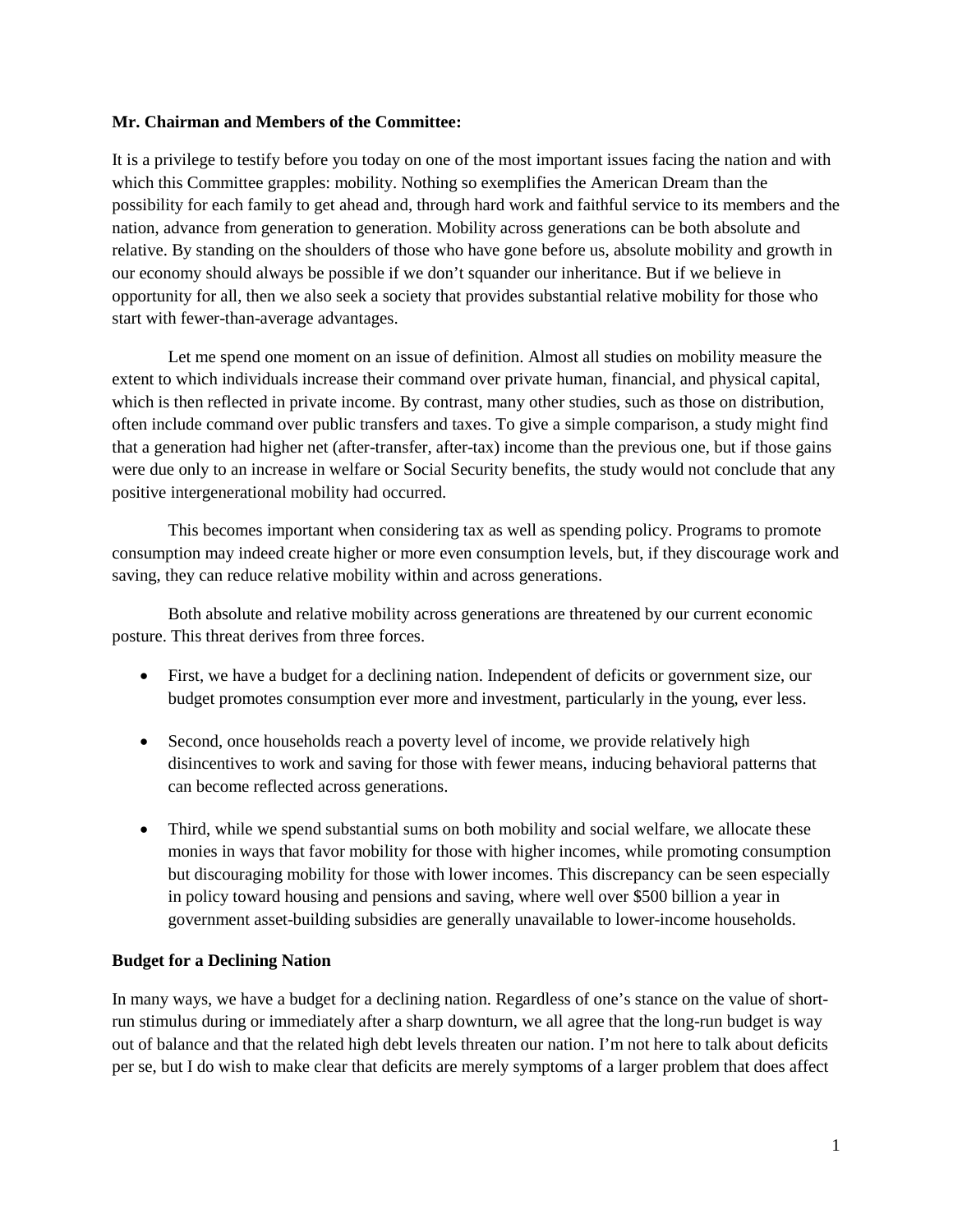mobility: how our spending and tax policy attempts to control the future, but not in ways geared toward promoting mobility or meeting unknown future demands.

Even if we would bring our budget barely to a state of sustainability—a goal we are far from reaching right now—we're still left with a badly allocated budget oriented with at least two closely related longterm threats for both growth and mobility:

- ever-smaller shares of our tax subsidies and spending devoted to children, and
- ever-larger shares of tax subsidies and spending devoted to consumption rather than investment, almost no matter how defined.

Each of these trends negatively affects both absolute and relative mobility. To be clear, these issues are not part of the classic liberal-versus-conservative debate over size of government. For the most part, they arise more from the ingredients we put in our federal budget pie rather than its absolute size.

Spending for children and investment has been on the operating table for quite some time. Take almost any projection of where the budget is headed —for instance, the budget that President Obama proposed in March 2012. Looking out several years beyond the recent recession, its largest proposed long-term spending increases were not for education, or research or infrastructure, or any other investment that might pay off in higher living standards down the road. It was for interest on the debt that earlier generations and the recession had run up, and for retirement and health programs—the non-child portions of Social Security, Medicare, and Medicaid—that are slated to grow much faster than our incomes essentially forever.

In simplest terms, we're on track to spend about \$1 trillion more annually in about a decade, if economic growth comes somewhere back toward normalcy and our incomes and revenues grow apace. Yet federal government programs that might promote mobility, such as education and job subsidies or programs for children, would get nothing at all or decline in real terms. Right now, these relative choices are reflected in both Democratic and Republican budgets.

### **Discouraging Work, Saving, and Other Behaviors That Promote Mobility**

A difficult and controversial aspect of any social welfare budget is its disincentives to work and save. One of the main ways that part of the population rises in status relative to others is that it works harder and saves a higher portion of the returns on its wealth. Think of a simple case where a richer household has greater human and financial capital than a poorer household. How does the poorer household rise in relative status? It either must get a higher return on its assets, or it has to increase them at a faster clip than the richer household. We may wish that this weren't the way of the world, but it is. The great success of many immigrant groups in this nation is a testament to the rewards for hard—sometimes very hard effort.

Tax and spending policy can help or hinder that effort. Higher levels of welfare are more likely to discourage work, for instance, than are higher amounts spent on education or job subsidies, although these, too, must be carefully designed. This is especially true after a base level of consumption is established—for example, after a nutritional diet and good preventive health are established. Some effects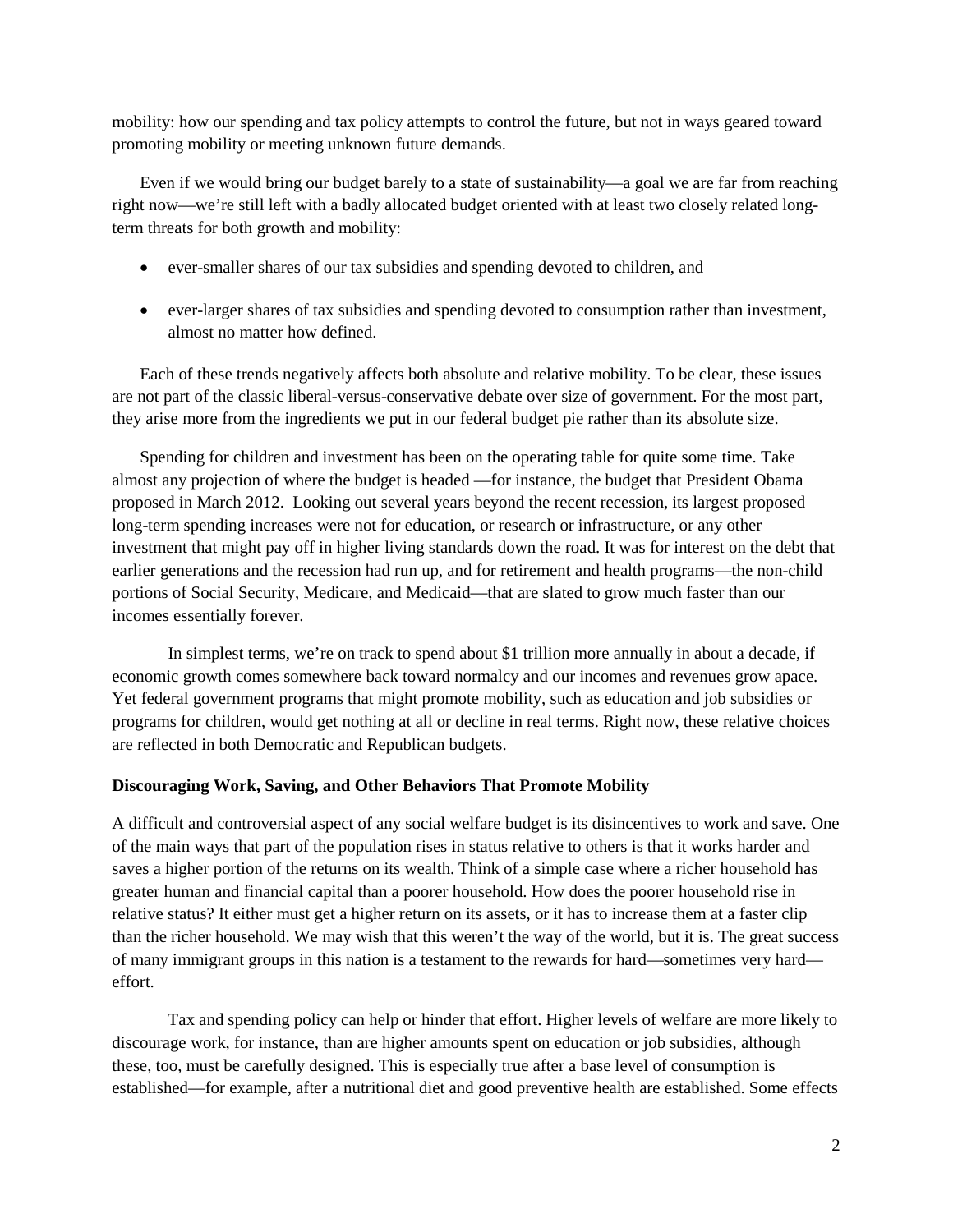can be quite unintended. For instance, as health costs rise, lower-income families face greater disincentives for work since a larger portion of their paycheck might go to buy health insurance they could otherwise receive from government programs.

One way to look at the disincentives facing lower-income households is to consider the effective tax rates they face, both from the direct tax system and from phasing out benefits from social welfare programs. Right now our combined tax and spending systems encourage labor force participation up to about the poverty level. After that, low- to moderate-income households often face marginal tax rates of about 50 or 60 percent if they participate in universally available programs like SNAP (formerly food stamps), the EITC, and the new exchange subsidies, while some households face rates of 80 percent or higher if they participate in programs with limited enrollment, like TANF or housing subsidies.

Figure 1 below comes from a recent testimony before two Ways and Means subcommittees, where more detail is provided. The figure shows the effective marginal tax rate that derives from income, Social Security, and state taxes, combined with the phase-out of various benefits. As can be seen, tax rates begin to spike somewhere above \$10,000 or \$15,000. Also, the Urban-Brookings Tax Policy Center and the Urban Institute's Income and Benefits Policy Center have just released a net income change calculator that anyone can use to measure the rate facing many different types of low-income households in all 50 states. $1$ 



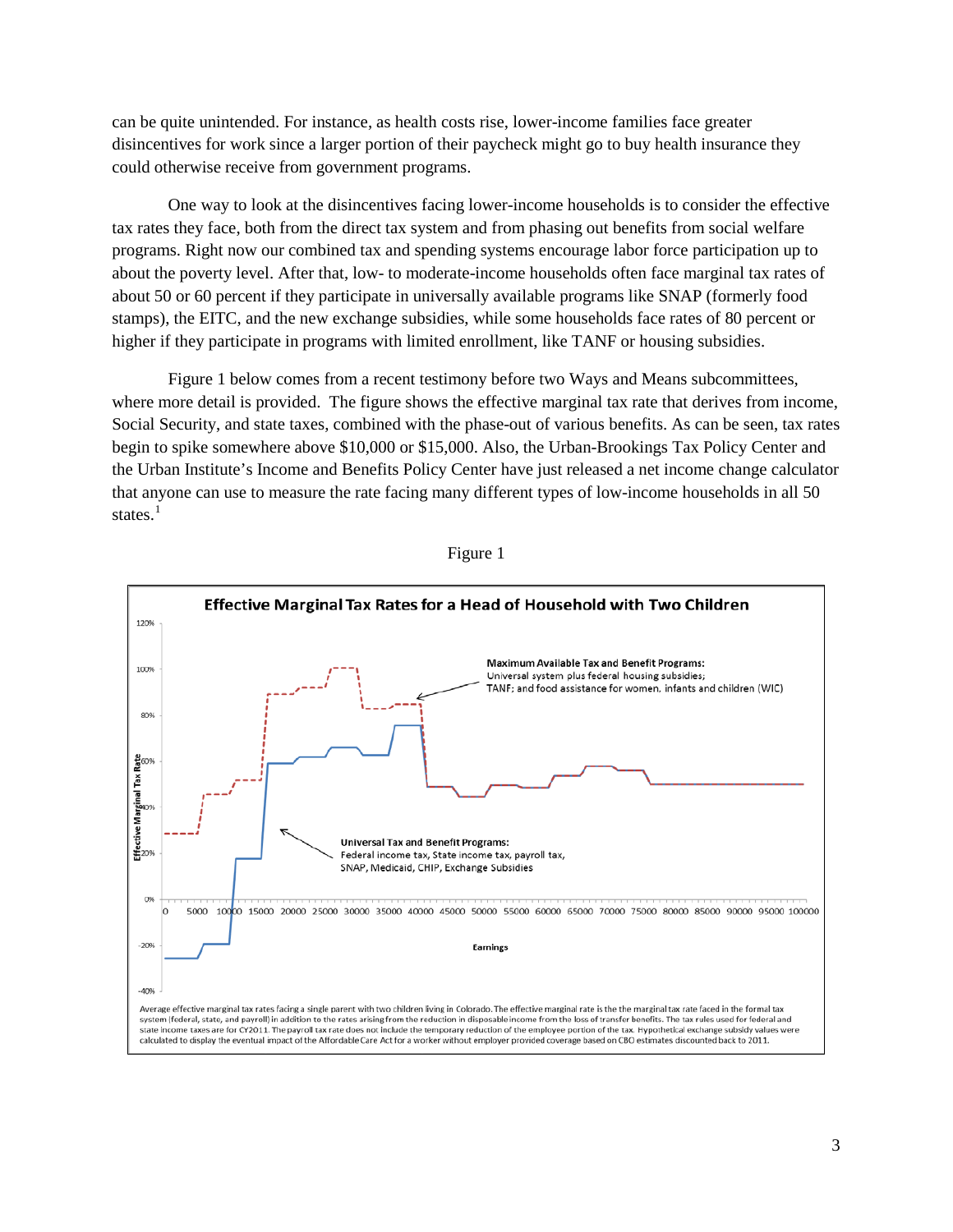#### **Promoting Mobility**

When it comes to the budget for mobility programs, the story is more complicated. Unlike the children's and investment budgets, portions of which can affect mobility and are scheduled for fairly significant decline, the mobility budget is not so foreordained. A few years ago, I led a team of researchers in a study for the Pew Economic Mobility Project<sup>[2](#page-7-1)</sup> that examined whether our tax and spending programs were aimed at promoting mobility.

We looked at both federal government spending and tax subsidies, $3$  and we separated them into three categories: (1) those designed at least partly to promote mobility through subsidies for private education, saving, investment or work; (2) those designed to boost consumption and maintain income (e.g., Social Security, Medicare, cash welfare, or Supplemental Security Income); and (3) those designed largely to promote public goods (e.g., highways). $<sup>4</sup>$  $<sup>4</sup>$  $<sup>4</sup>$ </sup>

As it turns out, a sizable slice of federal funds goes to programs that arguably try to promote mobility. In 2006, about \$212 billion (or 1.6 percent of GDP) in direct spending, and another \$534 billion (or 4.1 percent of GDP) in tax subsidies, went to programs at least partially designed to promote mobility (Table 1).<sup>[5](#page-7-4)</sup> That translates to about \$7,000 on average per household in America in 2006 and perhaps \$8,000 today.

Unfortunately, 72 percent of this \$746 billion, or \$540 billion, comes mainly through programs such as tax subsidies for homeownership and other saving incentives that flow mainly to middle- and higher-income households. In absolute dollars, the subsidies increase on average as the household's income increases. These vehicles often provide little for lower-income households or exclude them completely. Only about 28 percent comes through programs that favor lower- to moderate-income individuals, such as the earned income tax credit.

|                                     | Lower-income    | <b>Higher-income</b> |
|-------------------------------------|-----------------|----------------------|
| Employer-related work subsidies     | $\mathsf{\$}$ - | \$242.4              |
| Homeownership                       | \$3.0           | \$154.5              |
| Savings and investment incentives   | $\mathbb{S}$ -  | \$104.3              |
| Education and training              | \$53.3          | \$34.0               |
| Child health and nutrition          | \$72.7          | $\mathsf{\$}$ -      |
| Work supports                       | \$57.6          | $\$ -                |
| Other child well-being              | \$15.4          | $\$ -                |
| Business incentives and development | \$0.2\$         | \$5.3                |
| Citizenship services                | \$2.3           | $\mathsf{\$}$ -      |
| Equal opportunity services          | \$0.7           | $\$ -                |
| <b>Total</b>                        | \$205.2         | \$540.4              |

**Table 1. A Very Approximate Distribution of Mobility Spending between Lower-Income and Higher-Income Households, 2006 (billions of 2006\$)**

*Source:* The Urban Institute, 2007. Estimates developed using the *Budget of the United States Government FY2008*, CBO's *The Budget and Economic Outlook: Fiscal Years 2008-17*, and *Health Care Financing Review 2005*. *Notes:* Spending on mobility includes programs aimed at least partly at increasing the acquisition of private income and assets, including human capital and education. Mobility spending and income maintenance spending include tax expenditures (tax provisions that increase net income by reducing tax liability). As tax expenditures are not strictly additive, all totals should be regarded as approximate.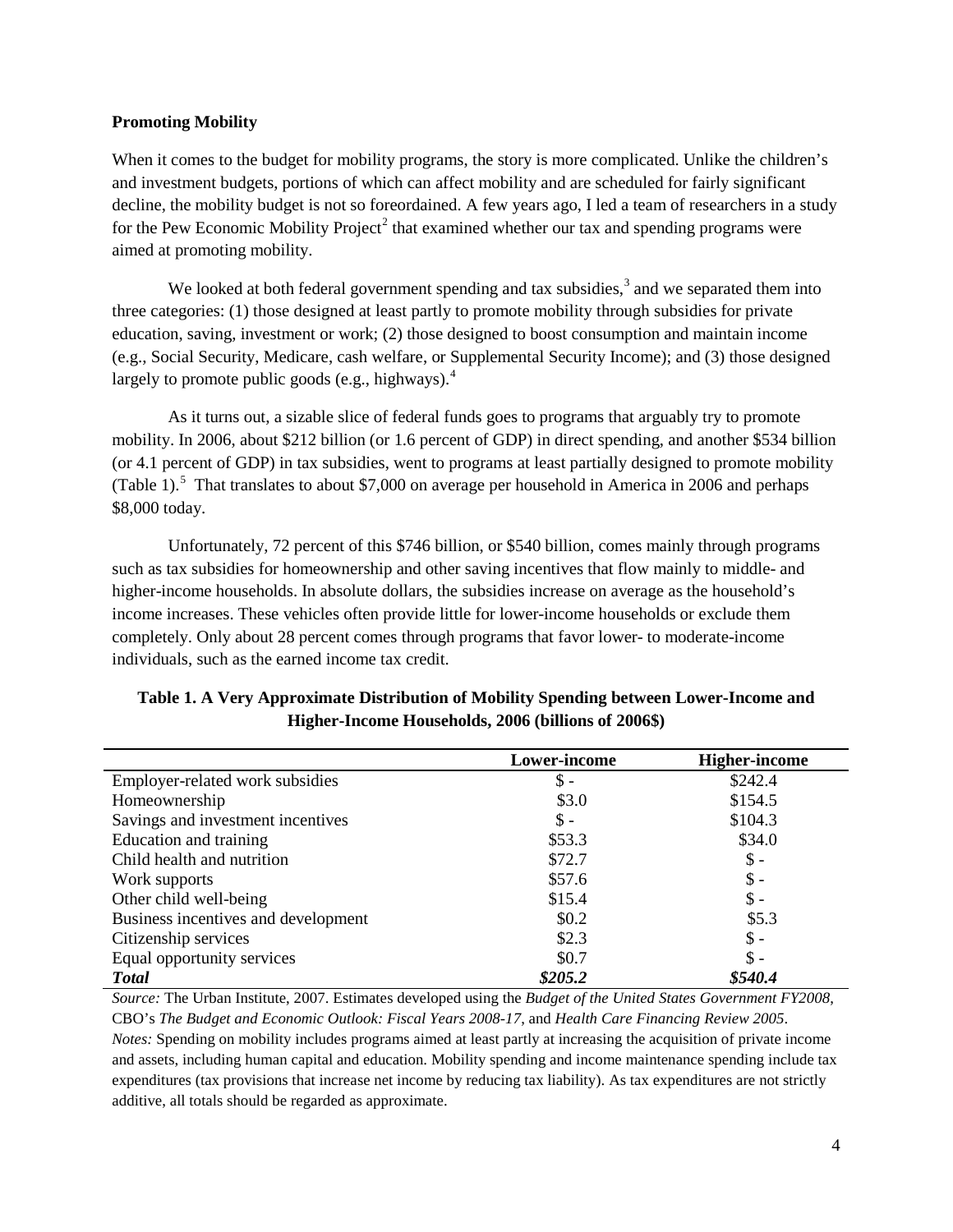Moreover, some of these programs inflate key asset prices such as home prices. That puts these assets further out of reach for poor or lower-middle-income households, or young people who are just starting their careers. Thus, programs not only neglect the less well-off, they undermine their mobility.

Unlike funds for children and investment, most funds for mobility fall into a general category of permanent programs (sometimes called "tax entitlements") that avoid the budget squeeze. But the scheduled increases in the cost of these subsidies aren't allocated any better than the subsidies already in place. Thus, the largest of these mobility subsidies (such as the tax deduction for mortgage interest to promote homeownership) are designed to grow automatically over time, regardless of changes in national priorities and needs. Most of this growth, just like the base level of subsidies provided, does not benefit households of modest means.

#### **A Note about Current Opportunities to Promote Better Homeownership and Pension Policy**

The median wealth household accumulates assets over a lifetime mainly in two ways: paying off mortgages, and having a steady flow of compensation flowing into pension and retirement accounts. Consider: in a typical year, someone with an initial mortgage of \$100,000 ends up saving thousands of dollars in real terms in the first year alone. Similar savings occur for a worker who has at least a small percentage of earnings put aside every year into pension and retirement accounts, where the returns on such saving compound over time.

Outside education and early childhood health, if Congress wishes to promote mobility of lowerincome households, as well as protect the past gains of moderate- and middle-income households that are now threatened, almost nothing succeeds more than putting them onto a path of increasing ownership of financial and physical capital that can carry forward from generation to generation.

Two opportunities, largely neglected in today's policy debates, may be sitting at our feet. I hope you will give them some consideration.

First, rents have now moved above homeownership costs in many parts of the country.<sup>[6](#page-7-5)</sup> Unfortunately, we seem to have adopted a buy high, sell (or don't buy) low homeownership policy for low- and moderate-income households. Not everyone should own homes, of course, but federal homeownership policy seems to discourage ownership at the very times when it becomes optimal.

Second, pension reform is a natural accompaniment and add-on to the inevitable Social Security reform that is around the corner. Private pension reform is not the individual account debate of the last decade, which focused on reallocating Social Security taxes, but about providing greater protection and wealth-building for the substantial portion of our population that has little today.

Such efforts increase intergenerational mobility not simply by adding to assets that can be passed onto children and grandchildren but also by helping inculcate the habits of saving that can carry forward from generation to generation.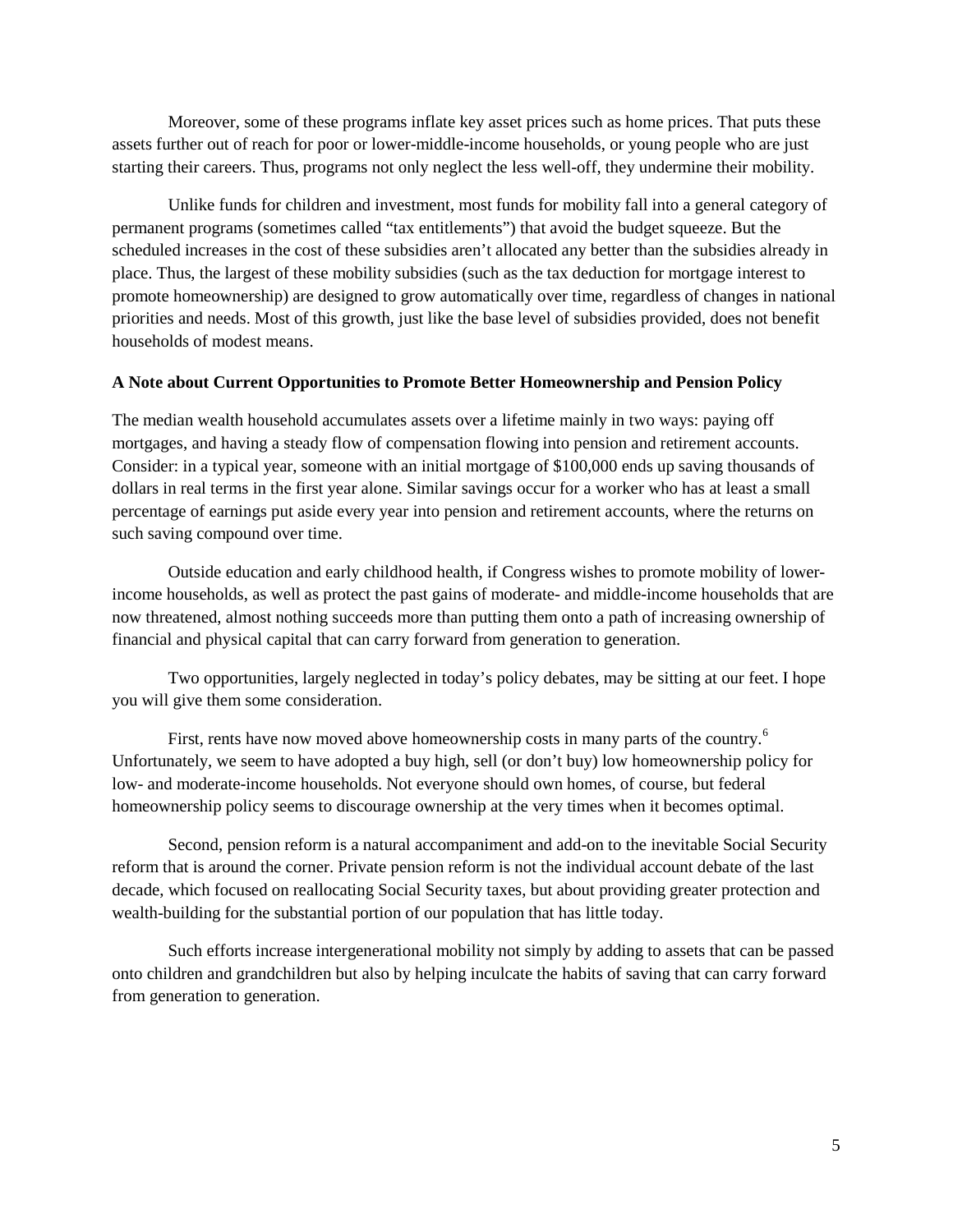### **Conclusion**

The hard future ahead for programs that help children, invest in our future, and promote mobility for lowand moderate-income households does not necessarily reflect the aspirations of our people or of either political party. Instead, the automatic features of our budget increasingly favor

- end-of-life support over beginning-of-life support that is, more support to help each person retire early and consume than to help the next generation build productive lives;
- consumption over investment, including social consumption (Social Security, Medicare, and food assistance) over social investment (children's health and education); and
- for poor and moderate-income households, adequate consumption, especially for those who do not work, but exclusion from mobility-enhancing programs.

I should be clear. I am not making a judgment that programs that promote consumption or that provide public goods are without merit. Nor am I claiming that every government program that at least partially intends to promote mobility is effective. I simply note that the ever-increasing emphasis on consumption and adequacy has come at no small costs to programs that might be more likely to promote mobility.

Similarly, though I do note that most mobility programs generally are not available to low- and moderate-income households, I am not claiming that government neglects them. I am simply noting that it often serves these households in ways that do little to promote mobility and sometimes work against it.

There are limits to how much government generally, or the Senate Finance Committee more specifically, can do to increase intergenerational mobility. However, a good place to start would be to do just as you are doing today: consider how well the automatic growth in many types of tax subsidies, as well as other programs under its jurisdiction, promote or hinder such mobility.

### **Notes**

<sup>&</sup>lt;sup>1</sup> The Urban-Brookings Tax Policy Center and the Urban Institute Income and Benefits Policy Center have collaborated with governments and foundations to produce a net income calculator (NICC), which can be found at [http://nicc.urban.org/netincomeCalculator/.](http://nicc.urban.org/netincomeCalculator/) It allows individuals to generate a state-by-state analysis of tax and transfer benefits available to individuals and families as income, weekly hours, wage levels, and program participation varies. The calculator does not currently include a calculation for various health care programs, in part because of the complex issues related to their valuation. Nonetheless, it is especially useful in developing specific state data for those who are interested.

Initial development of the NICC was funded by the Annie E. Casey Foundation as part of the Low-Income Working Families Project. Funding for the update of the 2008 rules was provided, in part, by HHS/ASPE. Additional funding came from the John D. and Catherine T. MacArthur Foundation. NICC's development built on an earlier tool, the Marriage Calculator, developed at the Urban Institute under contract with HHS/ACF. NICC's calculations are performed by an adapted version of the TRIM3 microsimulation model. The standard version of TRIM3 is funded and copyrighted by HHS/ASPE and developed and maintained by the Urban Institute. My colleague and I are